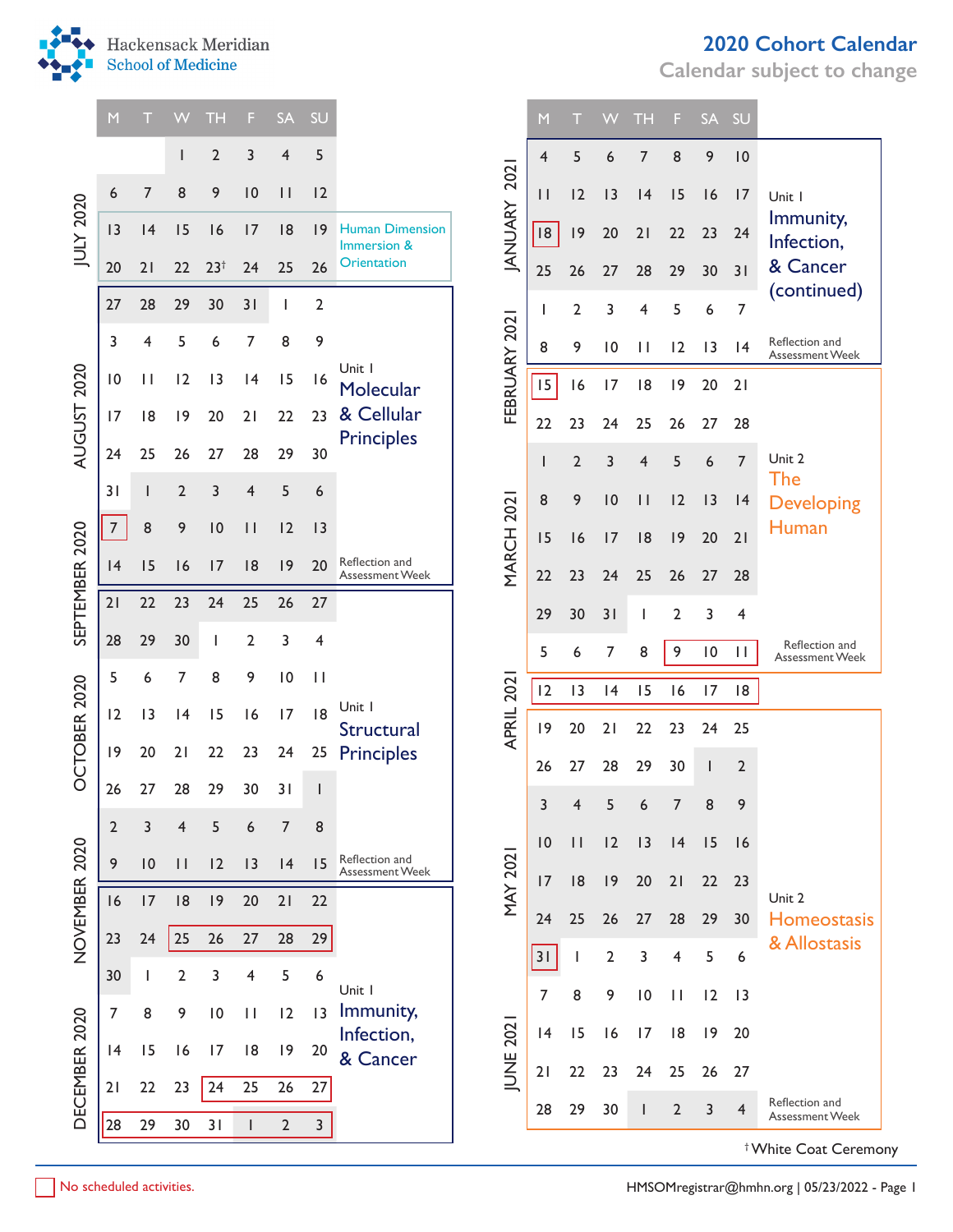

|                | M  |    | W                     | ТH             | F        | <b>SA</b>       | SU              |                                                           |                    | M               | Ш             | W              | ТH             | F               | <b>SA</b>                             | <b>SU</b> |                              |                                 |
|----------------|----|----|-----------------------|----------------|----------|-----------------|-----------------|-----------------------------------------------------------|--------------------|-----------------|---------------|----------------|----------------|-----------------|---------------------------------------|-----------|------------------------------|---------------------------------|
|                | 5  | 6  | $\overline{7}$        | 8              | 9        | $\overline{10}$ | $\mathbf{H}$    |                                                           |                    | 3               | 4             | 5              | 6              | 7               | 8                                     | 9         |                              |                                 |
| JULY 2021      | 12 | 13 | 4                     | 15             | 16       | 17              | 8               |                                                           |                    | 10              | $\vert \vert$ | 12             | 3              | 4               | 15                                    | 16        |                              | Block A cont.<br>2/6/21-1/23/22 |
|                | 9  | 20 | 21                    | 22             | 23       | 24              | 25              |                                                           | <b>ANUARY 2022</b> | 17              | 8             | 9              | 20             | 21              | 22                                    | 23        |                              |                                 |
|                | 26 | 27 | 28                    | 29             | 30       | 31              | J.              |                                                           |                    | 24              | 25            | 26             | 27             | 28              | 29                                    | 30        | Block I cont. 12/6/21-2/6/22 |                                 |
|                | 2  | 3  | 4                     | 5              | 6        | 7               | 8               | Unit 3                                                    |                    | 31              | L             | 2              | 3              | 4               | 5                                     | 6         |                              | <b>Block B</b>                  |
|                | 9  | 10 | $\mathbf{\mathbf{H}}$ | 12             | 13       | 4               | 15              | Nutrition,<br>Metabolism,                                 |                    | 7               | 8             | 9              | 10             | $\mathbf{H}$    | 12                                    | 3         |                              |                                 |
| AUGUST 2021    | 16 | 17 | 8                     | 9              | 20       | 21              | 22              | & Digestion                                               | FEBRUARY 2022      | 4               | 15            | 16             | 17             | 8               | 9                                     | 20        |                              | $1/24/22 - 3/6/22$              |
|                | 23 | 24 | 25                    | 26             | 27       | 28              | 29              |                                                           |                    | 21              | 22            | 23             | 24             | 25              | 26                                    | 27        | <b>Block 2</b>               |                                 |
|                | 30 | 31 |                       | $\overline{2}$ | 3        | 4               | 5               |                                                           |                    | 28              |               | $\overline{2}$ | 3              | 4               | 5                                     | 6         |                              |                                 |
|                | 6  | 7  | 8                     | 9              | 10       | $\vert \vert$   | 12              | Reflection and<br>Assessment Week                         |                    | 7               | 8             | 9              | 10             | $\vert \vert$   | 12                                    | 3         | 2/7/22 - 4/3/22              |                                 |
| SEPTEMBER 2021 | 3  | 4  | 15                    | 16             | 17       | 8               | 9               |                                                           | <b>MARCH 2022</b>  | 4               | 15            | 16             | 17             | 8               | 9                                     | 20        |                              | <b>Block C</b>                  |
|                | 20 | 21 | 22                    | 23             | 24       | 25              | 26              |                                                           |                    | 21              | 22            | 23             | 24             | 25              | 26                                    | 27        |                              |                                 |
|                | 27 | 28 | 29                    | 30             | <b>I</b> | $\overline{2}$  | 3               | Unit 3<br>Neurosciences                                   |                    | 28              | 29            | 30             | 31             |                 | 2                                     | 3         |                              |                                 |
|                | 4  | 5  | 6                     | 7              | 8        | 9               | $\overline{10}$ | & Behavior                                                |                    | 4               | 5             | 6              | 7              | 8               | 9                                     | 0         |                              | $3/7/22 - 4/17/22$              |
|                | П  | 12 | 3                     | 4              | 15       | 16              | 17              |                                                           | APRIL 2022         | $\mathbf{I}$    | 12            | 13             | 4              | 15              | 16                                    | 17        |                              |                                 |
| OCTOBER 2021   | 8  | 9  | 20                    | 21             | 22       | 23              | 24              |                                                           |                    | 8               | 9             | 20             | 21             | 22              | 23                                    | 24        | <b>Block 3</b>               |                                 |
|                | 25 | 26 | 27                    | 28             | 29       | 30              | 31              |                                                           |                    | 25              | 26            | 27             | 28             | 29              | 30                                    |           | 4/4/2                        | <b>Block D</b>                  |
|                |    | 2  | 3                     | $\overline{4}$ | 5        | 6               |                 | Reflection and<br>Assessment Week                         |                    | 2               | 3             | 4              | 5              | 6               | 7                                     | 8         | N                            |                                 |
|                | 8  | 9  | 10                    | $\mathbf{H}$   | 12       | 3               | 4               | <b>START OF</b>                                           |                    | 9               | 10            | $\mathbf{H}$   | 12             | 13              | 4                                     | 15        | - 5/29/22                    | 4/18/22 - 5/29/22               |
|                | 15 | 16 | 17                    | 18             | 9        | 20              | 21              | Transitional<br><b>Clerkship Year</b>                     | <b>MAY 2022</b>    | 16              | 17            | 8              | 9              | 20              | 21                                    | 22        |                              |                                 |
| NOVEMBER 2021  | 22 | 23 | 24                    | 25             | 26       | 27              | 28              |                                                           |                    | 23              | 24            | 25             | 26             | 27              | 28                                    | 29        |                              |                                 |
|                | 29 | 30 |                       | $\overline{2}$ | 3        | 4               | 5               | Clerkship                                                 |                    | 30 <sub>o</sub> | 31            | L              | $\overline{2}$ | 3               | 4                                     | 5         |                              |                                 |
|                | 6  | 7  | 8                     | 9              | 10       | $\mathbf{H}$    | 12              |                                                           |                    | 6               | 7             | 8              | 9              | $\overline{10}$ | $\begin{array}{c} \hline \end{array}$ | 12        |                              |                                 |
| DECEMBER 2021  | 3  | 4  | 15                    | 16             | 17       | 8               | 9               | $12/6/21-2$<br>  Block A<br> 6/21-1/23/22<br><b>Block</b> |                    | 3               | 4             | 15             | 16             | 17              | 8                                     | 9         | Block 4<br>5/30/22 - 7/31    | Block E<br>5/30/22 - 7/17/22    |
|                | 20 | 21 | 22                    | 23             | 24       | 25              | 26              | $\frac{16}{22}$                                           | JUNE 2022          | 20              | 21            | 22             | 23             | 24              | 25                                    | 26        | 1/22                         |                                 |
|                | 27 | 28 | 29                    | 30             | 31       |                 | $\overline{2}$  |                                                           |                    | 27              | 28            | 29             | 30             |                 | $\overline{2}$                        | 3         |                              |                                 |

**Calendar subject to change**

|                    | M               | Т                        |                          | TН              | F                        | <b>SA</b>               | SU              |                          |                   |
|--------------------|-----------------|--------------------------|--------------------------|-----------------|--------------------------|-------------------------|-----------------|--------------------------|-------------------|
|                    | 3               | 4                        | 5                        | 6               | 7                        | 8                       | 9               | <b>Block</b>             |                   |
|                    | 10              | П                        | 2                        | 3               | 4                        | 15                      | 16              |                          |                   |
| <b>ANUARY 2022</b> | 17              | 18                       | 9                        | 20              | $\overline{2}$           | 22                      | 23              |                          |                   |
|                    | 24              | 25                       | 26                       | 27              | 28                       | 29                      | 30              | cont. 12/6/21-2/6/22     |                   |
|                    | 31              | I                        | $\overline{2}$           | 3               | 4                        | 5                       | 6               |                          | Block B           |
|                    | 7               | 8                        | 9                        | 10              | П                        | 2                       | 13              |                          | 174               |
|                    | 4               | 15                       | 16                       | 17              | 18                       | 19                      | 20              |                          |                   |
| FEBRUARY 2022      | 21              | 22                       | 23                       | 24              | 25                       | 26                      | 27              |                          |                   |
|                    | 28              | $\overline{\phantom{a}}$ | $\overline{2}$           | 3               | 4                        | 5                       | 6               | Block 2 2/7/22 - 4/3/22  |                   |
|                    | 7               | 8                        | 9                        | $\overline{10}$ | $\vert \ \vert$          | 2                       | 3               |                          |                   |
| <b>MARCH 2022</b>  | 4               | 15                       | 16                       | 7               | 8                        | 19                      | 20              |                          | Block C           |
|                    | 21              | 22                       | 23                       | 24              | 25                       | 26                      | 27              |                          |                   |
|                    | 28              | 29                       | 30                       | 31              | I                        | $\overline{2}$          | 3               |                          |                   |
|                    | 4               | 5                        | 6                        | 7               | 8                        | 9                       | $\overline{10}$ |                          | 3/7/22 - 4/17/22  |
|                    | П               | 2                        | 3                        | 4               | 15                       | $\overline{6}$          | $\overline{17}$ |                          |                   |
| APRIL 2022         | 18              | 19                       | 20                       | 21              | 22                       | 23                      | 24              | Block 3 4/4/22 - 5/29/22 |                   |
|                    | 25              | 26                       | 27                       | 28              | 29                       | 30                      | I               |                          | <b>Block</b>      |
|                    | $\overline{c}$  | 3                        | $\overline{\mathcal{A}}$ | 5               | 6                        | 7                       | 8               |                          |                   |
|                    | 9               | $\overline{10}$          | $\vert \ \vert$          | 2               | 3                        | 4                       | 15              |                          |                   |
| <b>MAY 2022</b>    | 16              | 7                        | 8                        | 9               | 20                       | 21                      | 22              |                          | 4/18/22 - 5/29/22 |
|                    | 2 <sub>3</sub>  | 24                       | 25                       | 26              | 27                       | 28                      | 29              |                          |                   |
|                    | 30              | 31                       | $\mathsf I$              | $\overline{2}$  | 3                        | $\overline{\mathbf{4}}$ | 5               |                          |                   |
|                    | 6               | $\overline{7}$           | 8                        | 9               | $\overline{10}$          | П                       | $\overline{2}$  |                          |                   |
|                    | $\overline{13}$ | 4                        | 15                       | 6               | 7                        | 18                      | 19              | 5/30/22 - 7/31/22        | Block E           |
| JUNE 2022          | 20              | 21                       | 22                       | 23              | 24                       | 25                      | 26              |                          |                   |
|                    | 27              | 28                       | 29                       | 30              | $\overline{\phantom{a}}$ | $\overline{c}$          | 3               |                          |                   |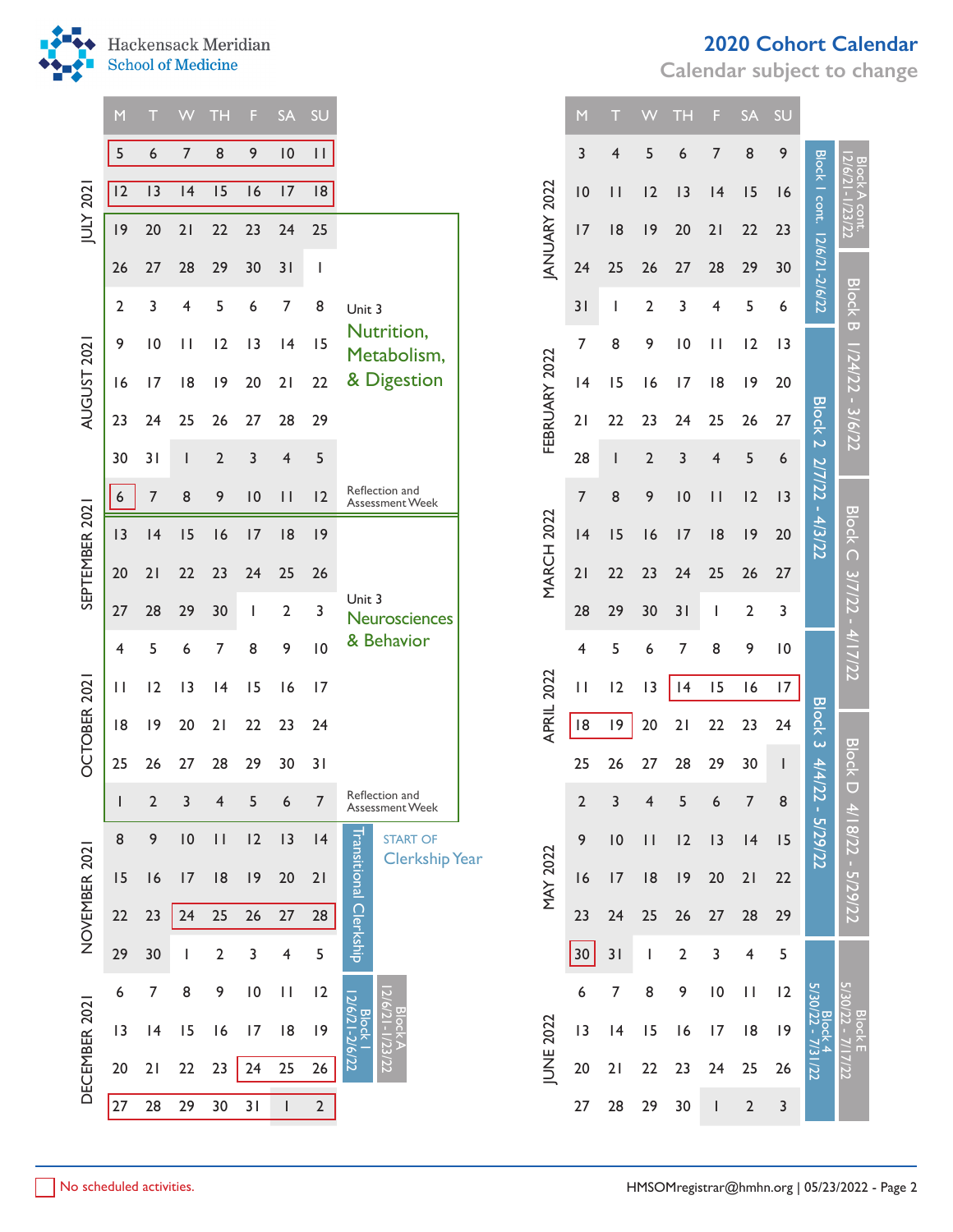**Calendar subject to change**